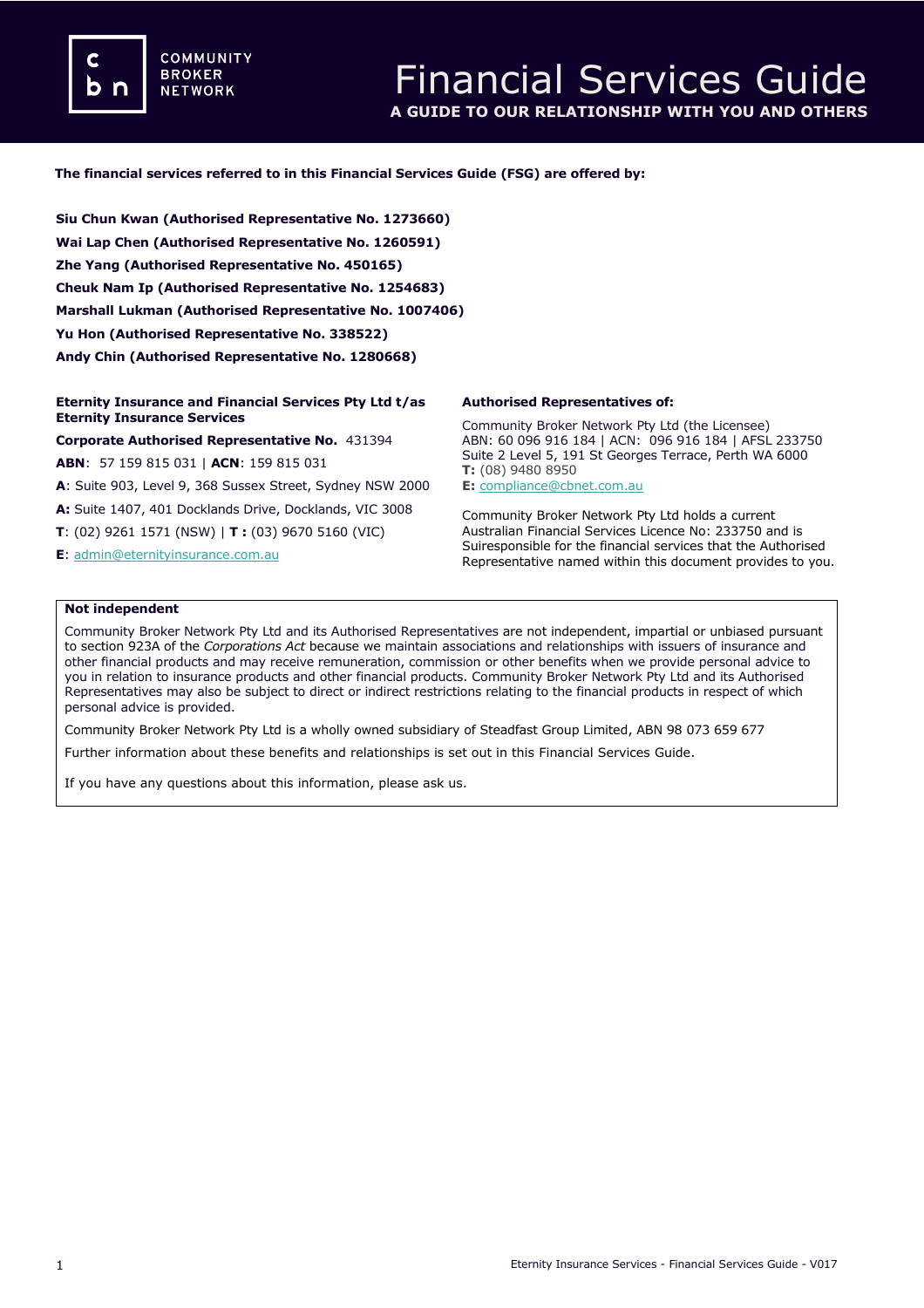| <b>This FSG sets out</b><br>the services that we<br>can offer you.                                                  | It is designed to assist you in deciding whether to use any of those services and contains<br>important information about:<br>The services we offer you.<br>How we and our associates are paid.<br>٠                                                                                                                                                                                                                                                                             |  |
|---------------------------------------------------------------------------------------------------------------------|----------------------------------------------------------------------------------------------------------------------------------------------------------------------------------------------------------------------------------------------------------------------------------------------------------------------------------------------------------------------------------------------------------------------------------------------------------------------------------|--|
|                                                                                                                     | Any potential conflict of interest we may have.<br>$\bullet$<br>Our internal and external dispute resolution procedures and how you can access them.<br>$\bullet$<br>Arrangements that are in place to compensate clients for losses.<br>$\bullet$                                                                                                                                                                                                                               |  |
| <b>Further information</b><br>when personal<br>advice is given<br>(*retail clients                                  | We will provide you with further information whenever we provide you with advice, which takes<br>into account your objectives, financial situation and needs. This information may include the<br>advice that we have given you, the basis of the advice and other information on our<br>remuneration and any relevant associations or interests. This information may be contained in a<br>Statement of Advice (SOA).                                                           |  |
| only)                                                                                                               | When you ask us to recommend an insurance policy for you, we will usually only consider the<br>policies offered by the Insurers or insurance providers that we deal with regularly. In giving you<br>advice about the costs and terms of recommended polices we have not compared those policies<br>to other policies available, other than from those Insurers we deal with regularly.                                                                                          |  |
| <b>Product Disclosure</b><br><b>Statement</b><br>(*retail clients<br>only)                                          | If you are a retail client and we offer to arrange the issue of an insurance policy to you, we will<br>also provide you with, or pass on to you, a product disclosure statement (PDS) or short-form<br>PDS, unless you already have an up to date PDS or short-form PDS from the Insurer. The PDS or<br>short-form PDS will contain information about the particular policy, which will enable you to make<br>an informed decision about purchasing that product.                |  |
| <b>From when does</b><br>this Financial<br><b>Services Guide</b><br>(FSG) apply?                                    | This FSG applies from 18 May 2022 and remains valid unless a further FSG is issued to replace it.<br>We may give you a supplementary FSG. It will not replace this FSG but will cover services not<br>covered by this FSG.                                                                                                                                                                                                                                                       |  |
| How can you give<br>us instructions?                                                                                | You can contact us to give us instructions by post, phone, fax or email on the contact details<br>mentioned on page 1 of this FSG.                                                                                                                                                                                                                                                                                                                                               |  |
| <b>Who is responsible</b><br>for the financial<br>services provided?                                                | Community Broker Network Pty Ltd is responsible for the financial services that will be provided<br>to you or through you to your family members, including the distribution of this FSG. Community<br>Broker Network Pty Ltd holds a current Australian Financial Services Licence No: 233750. The<br>contact details for Community Broker Network Pty Ltd are at the top of this FSG. The distribution<br>of this FSG by us is authorised by Community Broker Network Pty Ltd. |  |
| <b>What kinds of</b><br>financial services<br>are we authorised<br>to provide and what<br><b>kinds of financial</b> | The financial services referred to in this guide are provided by your Authorised Broker, who is<br>authorised under the Community Broker Network Pty Ltd's Australian Financial Services Licence<br>to provide financial product advice and deal in general insurance products for wholesale and retail<br>clients. We will do this on your behalf as your general insurance broker unless we tell you<br>otherwise.                                                             |  |
| product/s do those<br>services relate to?                                                                           | If we ever act under a binder arrangement, which means we have authority to issue policies as<br>an agent for the insurer, rather than acting for you, we will inform you of this arrangement.                                                                                                                                                                                                                                                                                   |  |
| <b>Will I receive</b><br>tailored advice?                                                                           | Maybe not in all cases. However, we may need information about your personal objectives,<br>details of your current financial situation and any relevant information, so that we can arrange<br>insurance policies for you, or to give you advice about your insurance needs. We will ask you for<br>the details that we need to know.                                                                                                                                           |  |
|                                                                                                                     | In some cases, we will not ask for any of this information. If we do not ask, or if you do not give<br>us all of the information we ask for, any advice you receive may not be appropriate to your<br>needs, objectives and financial situation. You should read the warnings contained in any SOA, or<br>any other warnings that we give you, carefully before making any decision about an insurance<br>policy.                                                                |  |
|                                                                                                                     | Where we provide you with advice about your insurance arrangements, that advice is current at<br>the time that we give it. At renewal we may review your insurance however, in some cases we<br>may automatically renew your insurance to ensure you continue to be covered. This renewal will<br>not take into account any changes to your current financial situation or personal objectives or<br>needs that you have not informed us of.                                     |  |
| <b>Contractual liability</b><br>and your insurance<br>cover                                                         | Many commercial or business contracts contain clauses dealing with your liability (including<br>indemnities or hold harmless clauses). Such clauses may entitle your insurers to reduce cover,<br>or in some cases, refuse to indemnify you at all. You should seek legal advice before signing and<br>accepting contracts. You should inform us of any clauses of this nature before you enter into<br>them.                                                                    |  |
| <b>Legal advice</b>                                                                                                 | Our duty as a general insurance broker does not extend to giving legal advice. You should consult<br>your solicitor when you need advice on legal matters.                                                                                                                                                                                                                                                                                                                       |  |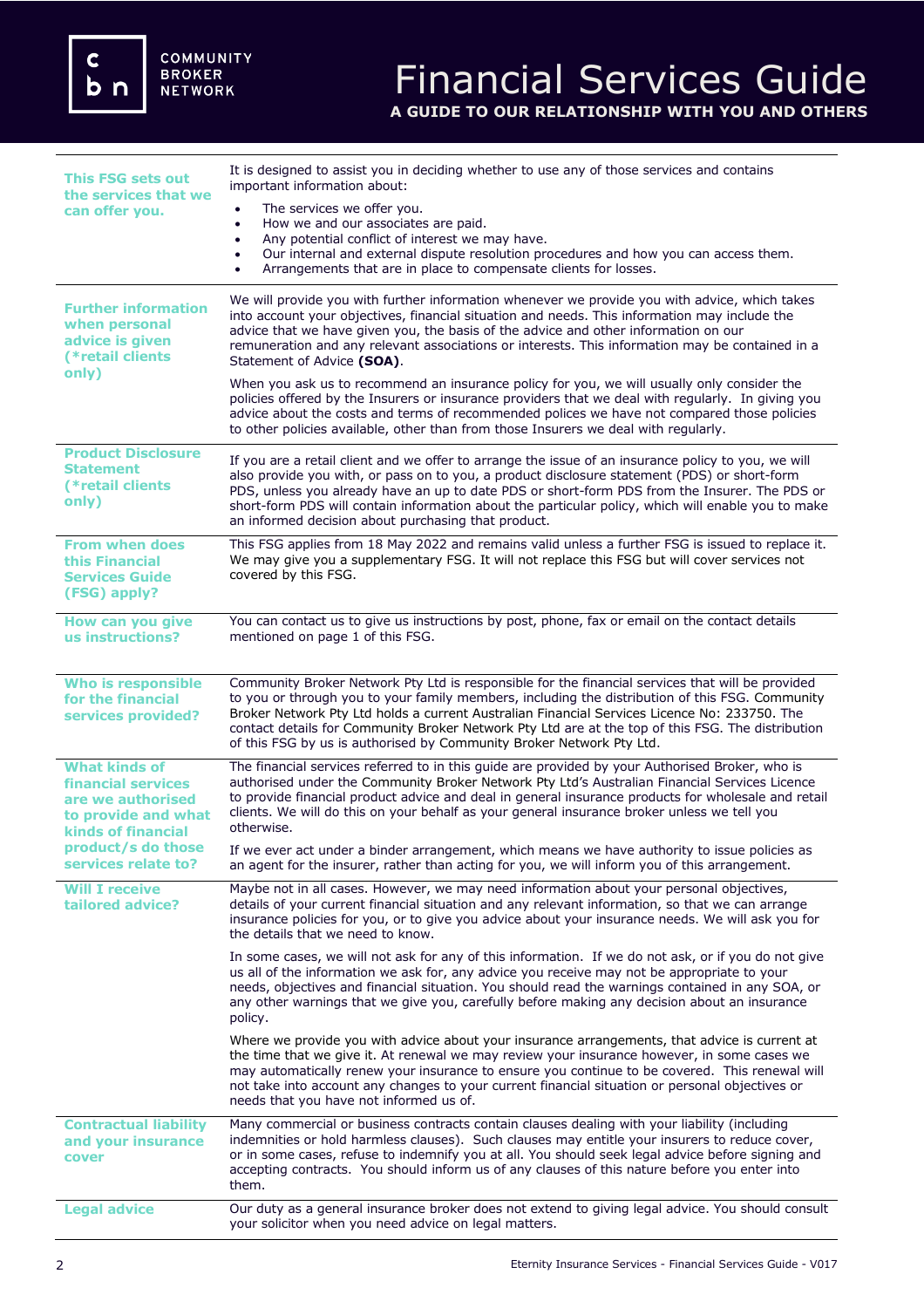# Financial Services Guide **A GUIDE TO OUR RELATIONSHIP WITH YOU AND OTHERS**

| <b>What information</b><br>do we maintain<br>about you and how<br>can you access it?                                   | Community Broker Network Pty Ltd maintains a record of your personal profile including details of<br>insurance policies that we arrange for you. Community Broker Network Pty Ltd may also maintain<br>records of any recommendations or advice given to you. Community Broker Network Pty Ltd will<br>retain this FSG and any other FSG given to you as well as any SOA, PDS or short-form PDS that<br>we give or pass on to you for the period required by law.                                                                                                                                                                       |  |  |
|------------------------------------------------------------------------------------------------------------------------|-----------------------------------------------------------------------------------------------------------------------------------------------------------------------------------------------------------------------------------------------------------------------------------------------------------------------------------------------------------------------------------------------------------------------------------------------------------------------------------------------------------------------------------------------------------------------------------------------------------------------------------------|--|--|
|                                                                                                                        | We and Community Broker Network Pty Ltd are committed to implementing and promoting a<br>privacy policy, which will ensure the privacy and security of your personal information.<br>Community Broker Network Pty Ltd has taken the appropriate action to ensure we comply with<br>the Australian Privacy Principles ("APPs") and have established a Privacy Policy. A copy of our<br>privacy policy is available on request, or at www.cbnet.com.au.                                                                                                                                                                                   |  |  |
|                                                                                                                        | If you wish to access your file, please ask us. We will make arrangements for you to do so.                                                                                                                                                                                                                                                                                                                                                                                                                                                                                                                                             |  |  |
| How will I pay for<br>the services<br>provided?                                                                        | Payment for the services we provide you are payable directly to Community Broker Network Pty<br>Ltd. For each insurance product, the insurer will charge a premium that includes any relevant<br>taxes, charges and levies. Community Broker Network Pty Ltd will receive a payment based on a<br>percentage of this premium (excluding relevant taxes, charges and levies) called commission,<br>which is paid to Community Broker Network Pty Ltd by the insurers. In some cases, we may also<br>charge you a broker fee. This will be shown on the invoice that is sent to you.                                                      |  |  |
|                                                                                                                        | The invoice provides methods of payment for our services and details of payment terms (14<br>days). Community Broker Network Pty Ltd pays the commission and broker fee to us after<br>deducting a management fee.                                                                                                                                                                                                                                                                                                                                                                                                                      |  |  |
|                                                                                                                        | If there is a refund or reduction of your premium as a result of a cancellation or alteration to a<br>policy, or based on a term of your policy (such as a premium adjustment provision), we will<br>retain any fee we have charged you. Depending on our arrangements with the insurer,<br>Community Broker Network Pty Ltd will retain any commission that was paid to them by the<br>insurer for the policy and we may retain the portion of the commission that was paid to us by<br>Community Broker Network Pty Ltd. We may also charge you a cancellation fee.                                                                   |  |  |
|                                                                                                                        | Non-payment of premium within applicable time frames could result in the insurer cancelling the<br>contract of insurance or charging a penalty premium for time on risk.                                                                                                                                                                                                                                                                                                                                                                                                                                                                |  |  |
|                                                                                                                        | When you pay us your premium it will be banked into Community Broker Network Pty Ltd 's trust<br>account. Community Broker Network Pty Ltd will retain the commission from the premium you<br>pay us and remit the balance to the insurer in accordance with Community Broker Network Pty<br>Ltd's arrangements with the insurer. Community Broker Network Pty Ltd will earn interest on the<br>premium while it is in their trust account or Community Broker Network Pty Ltd may invest the<br>premium and earn a return. Community Broker Network Pty Ltd will retain any interest or return<br>on investment earned on the premium. |  |  |
|                                                                                                                        | If you require assistance from us with a claim which requires an unexpected and significant<br>amount of time or expertise, we reserve the right to make an additional charge for it. Any<br>charges will be agreed with you before we provide the services so you always know how much<br>you will be required to pay.                                                                                                                                                                                                                                                                                                                 |  |  |
| <b>How are any</b><br>commissions, fees<br>or other benefits<br>calculated for<br>providing the<br>financial services? | The commission the Insurer pays to Community Broker Network Pty Ltd will be calculated based<br>on the formula:                                                                                                                                                                                                                                                                                                                                                                                                                                                                                                                         |  |  |
|                                                                                                                        | $P X Y\% = X.$                                                                                                                                                                                                                                                                                                                                                                                                                                                                                                                                                                                                                          |  |  |
|                                                                                                                        | $P =$ the amount you pay for any insurance policy (less any government fees or charges included<br>in that amount). Y                                                                                                                                                                                                                                                                                                                                                                                                                                                                                                                   |  |  |
|                                                                                                                        | $%$ = the percentage commission paid to Community Broker Network Pty Ltd by the Insurer.<br>$X =$ Community Broker Network Pty Ltd's commission. Community Broker Network Pty Ltd's<br>commission varies between 0 and 30%.                                                                                                                                                                                                                                                                                                                                                                                                             |  |  |
|                                                                                                                        | We may also charge you a broker fee in addition to commission when you enter into an insurance<br>policy. The amount of the fee will depend on the complexity of the services we are providing. The<br>amount of any broker fee charged will be shown on your invoice.                                                                                                                                                                                                                                                                                                                                                                  |  |  |
|                                                                                                                        | Community Broker Network Pty Ltd deducts a management fee of between 0% and 22.5% from<br>the total commission and broker fee received and pays the remainder of the broker fee and<br>commission to us.                                                                                                                                                                                                                                                                                                                                                                                                                                |  |  |
|                                                                                                                        | Our employees that will assist you with your insurance needs will be paid a market salary and<br>may also receive a performance bonus based on both the value and quality of the work they do<br>for our clients.                                                                                                                                                                                                                                                                                                                                                                                                                       |  |  |
|                                                                                                                        | Where a third party has referred you to us, we may share part of our fees/commission with them<br>or pay an agreed referral rate. If we do, we will pay commissions to those people out of the<br>commission and fees passed to us by Community Broker Network Pty Ltd (not in addition to<br>those amounts), in the range of 0 to 50% of our commission or fees.                                                                                                                                                                                                                                                                       |  |  |
|                                                                                                                        | If we give you personal advice, we will inform you of any fees, commission or other payments<br>we, our associates or anyone referring you to us (or us to any insurer) will receive in relation to                                                                                                                                                                                                                                                                                                                                                                                                                                     |  |  |

the policies that are the subject of the advice.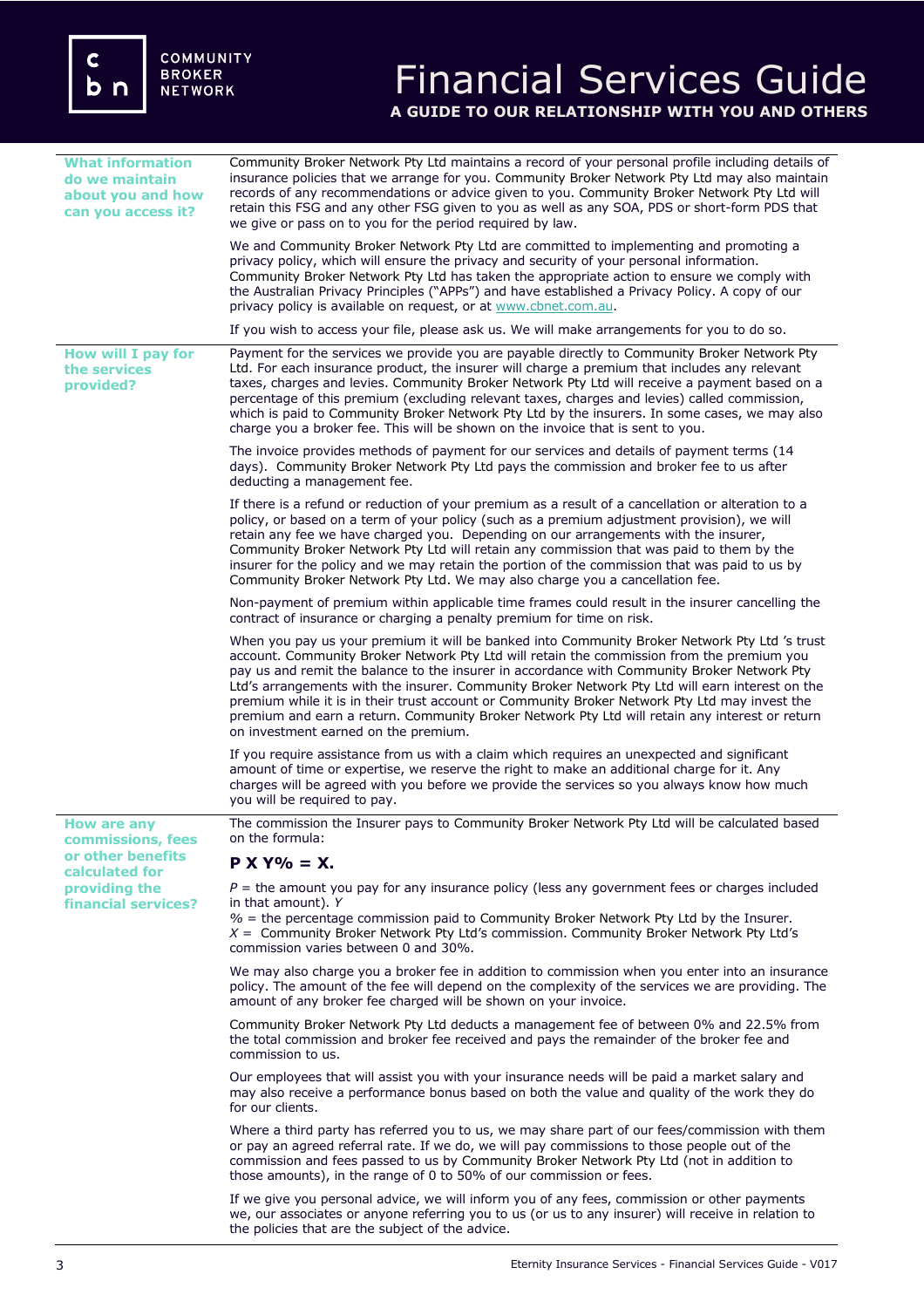See below for information on the Steadfast association and commission.

**Do we have any relationships or associations which might reasonably influence us?**  Community Broker Network Pty Ltd is a wholly owned subsidiary of Steadfast Group Limited, ABN 98 073 659 677. **Insurer Relationships**  Community Broker Network Pty Ltd sometimes enter into specific arrangements with a limited number of insurers where we receive fees or other remuneration for the development of insurance solutions or the growth of various insurance portfolios. The remuneration Community Broker Network Pty Ltd receives from these arrangements is variable and is determined by the profitability of the recommended insurance products. We will only recommend these products where they meet your needs and are in your best interests. Any such relationship is managed under our conflicts of interest policy. We work closely with a range of insurers and underwriting agencies to arrange high quality benefits, competitive pricing and superior service levels for our clients. Wherever possible we will recommend that clients deal with insurers that are authorised under the Insurance Act 1973 (Cth) to carry on insurance business in Australia and are subject to oversight by the Australian Prudential Regulation Authority. We will warn you when we recommend an unauthorised foreign insurer. Some insurers give other benefits such as sponsorship of annual conferences, training and invitations to social business functions. These benefits may change from year to year. The receipt of these benefits may be based upon the volume of business placed with the provider but may also be more of an ad hoc reward. Occasionally we may also receive small gifts and gratuities. It is Community Broker Network Pty Ltd's policy that gifts or gratuities may be accepted only if they are of an incidental nature. These amounts are not additional costs to you. Despite the existence of any incentive, any decision to place business with such an Insurer will be based on the fact that this provides the best solution for you and not based on consideration of any incentive entitlement. Community Broker Network Pty Ltd may pass any incentive received on to us. **Steadfast Group Limited** Community Broker Network Pty Ltd is a Steadfast Group Limited (**Steadfast**) Network Broker. As a Steadfast Network Broker, Community Broker Network Pty Ltd and our Authorised Representatives have access to member services including model operating and compliance tools, procedures, manuals and training, legal, technical, HR, contractual liability advice and assistance, group insurance arrangements, product comparison and placement support, claims support, group purchasing arrangements and broker support services. These services are either funded by Steadfast, subsidised by Steadfast or available exclusively to Steadfast Network Brokers for a fee. Steadfast has arrangements with some insurers and premium funders (**Partners**) under which the Partners pay Steadfast commission of between  $0.5 - 1.5\%$  for each product arranged by us with those Partners or alternatively a fee to access strategic and technological support and the Steadfast Broker Network. Steadfast is also a shareholder of some Partners. Community Broker Network Pty Ltd may receive a proportion of any commission paid to Steadfast by its Partners at the end of each financial year (or other agreed period). You can obtain a copy of Steadfast's FSG at www.steadfast.com.au. **The licensee and premium funding companies** If we arrange premium funding for you with a premium funder, we or Community Broker Network Pty Ltd may be paid a commission by the premium funder. We may also charge you a fee (or both). The commission that we are paid by the premium funder is usually calculated as a percentage of your insurance premium (including government fees or changes). If you instruct us to arrange premium funding for you, this is when we become entitled to the commission. Commission rates for premium funding are usually in the range of 0 to 4% of funded premium. When we arrange premium funding for you, you can ask us what commission rate we are paid for that funding arrangement compared to the other arrangements that were available to you. The amount we are paid is set out in the premium funding contract. Some premium funders may pay Community Broker Network Pty Ltd an administration and service fee for the distribution and management of their products. **What to do if you have a complaint?** We welcome your suggestions, compliments and complaints as an opportunity to improve our service. If you have any complaints about the service provided to you, please give us the opportunity to put things right by contacting your Authorised Broker about your complaint in the first instance. We will do our best to resolve your complaint within 5 working days. If your complaint is not satisfactorily resolved within this time, please contact Community Broker

Network Pty Ltd's Complaints Officer: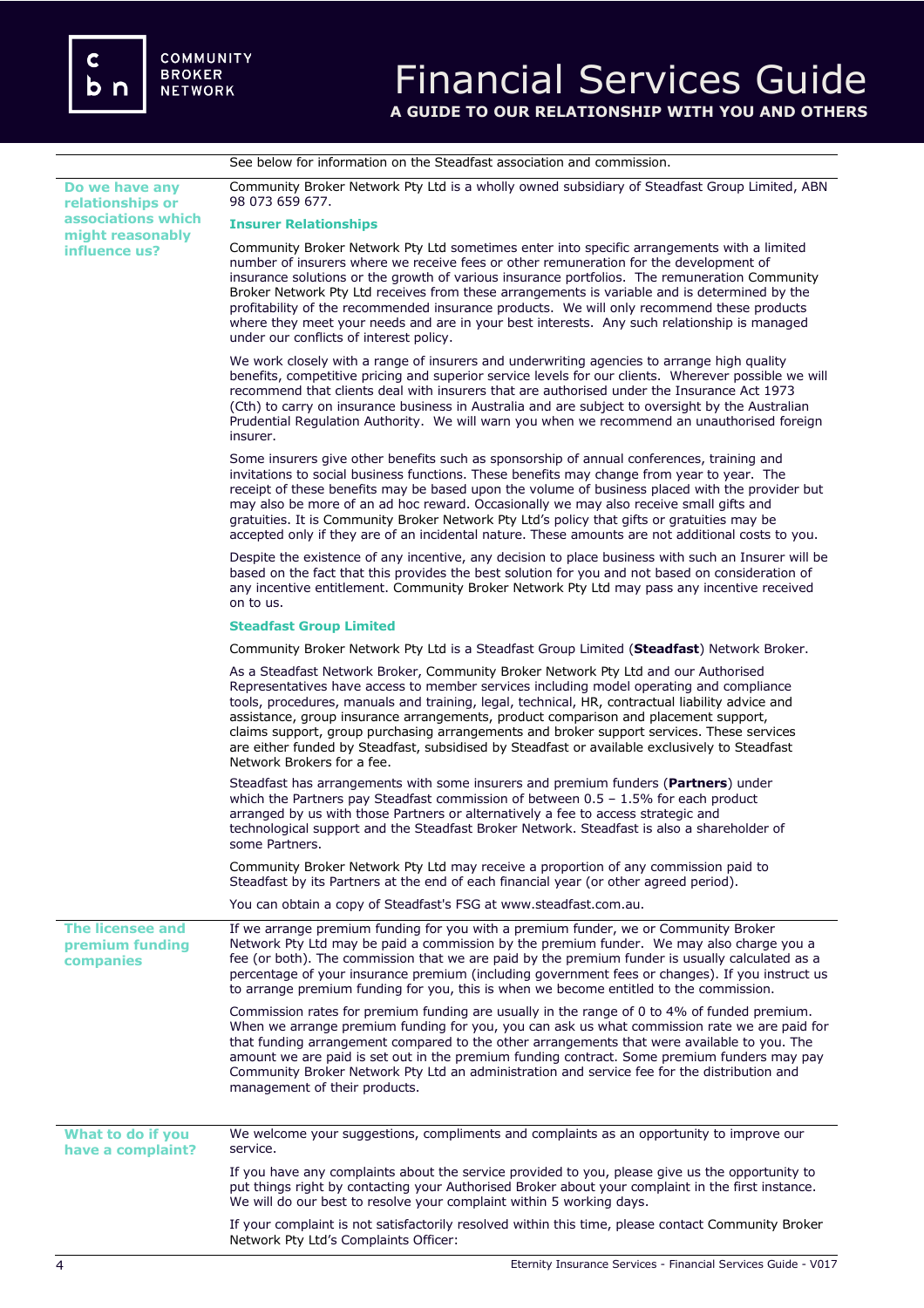|                                                                                  | $T: (08)$ 9480 8950<br>E: compliance@cbnet.com.au<br>P: PO Box 1183, WEST PERTH WA 6872.<br>Please mark the envelope "Notice of Complaint".                                                                                                                                                                                                                     |
|----------------------------------------------------------------------------------|-----------------------------------------------------------------------------------------------------------------------------------------------------------------------------------------------------------------------------------------------------------------------------------------------------------------------------------------------------------------|
|                                                                                  | We will try and resolve your complaint quickly and fairly and no later than 30 days from receiving<br>the response.                                                                                                                                                                                                                                             |
|                                                                                  | Community Broker Network Pty Ltd is a member of the Australian Financial Complaints Authority<br>(AFCA). If your complaint cannot be resolved to your satisfaction by us, you have the right to<br>refer the matter to AFCA. AFCA provides fair and independent financial services complaint<br>resolution that is free to customers. AFCA can be contacted at: |
|                                                                                  | W: www.afca.org.au   E: info@afca.org.au<br><b>P</b> : 1800 931 678 (free call)<br>In writing to: Australian Financial Complaints Authority, GPO Box 3, Melbourne VIC 3001                                                                                                                                                                                      |
|                                                                                  | Community Broker Network Pty Ltd is a principal member of NIBA and as such the Community<br>Broker Network Pty Ltd's staff and Authorised Brokers have adopted the Insurance Brokers Code<br>of Practice.                                                                                                                                                       |
| <b>What arrangements</b><br>are in place to<br>compensate clients<br>for losses? | Community Broker Network Pty Ltd have a Professional Indemnity policy in place. The PI policy<br>covers Community Broker Network Pty Ltd employees, its contractors and its Authorised Brokers<br>for claims made against them by clients as a result of their conduct in the provision of financial<br>services.                                               |
|                                                                                  | The PI policy will cover Community Broker Network Pty Ltd and us for claims relating to the<br>conduct of representatives who no longer work with us, in respect of the Financial Services<br>provided under the Community Broker Network Pty Ltd's Australian Financial Services Licence.                                                                      |
|                                                                                  | This policy satisfies the requirements for compensation arrangements under section 912B of the<br>Corporations Act.                                                                                                                                                                                                                                             |
| <b>Any questions?</b>                                                            | If you have any further questions about the financial services we provide, please contact us.<br>Please retain this document for your reference and any future dealings with us and Community<br>Broker Network Pty Ltd.                                                                                                                                        |

# **ADDITIONAL IMPORTANT INFORMATION**

| <b>*Retail Clients only</b>                     | Retail clients are individuals or those who purchase an insurance product for use in connection with<br>a small business. However, they are only designated as retail clients when they purchase a general<br>insurance contract which has been designated as a retail product i.e.:                                                                                                                                                                                                                                                                                |                                      |                                                                                                  |  |
|-------------------------------------------------|---------------------------------------------------------------------------------------------------------------------------------------------------------------------------------------------------------------------------------------------------------------------------------------------------------------------------------------------------------------------------------------------------------------------------------------------------------------------------------------------------------------------------------------------------------------------|--------------------------------------|--------------------------------------------------------------------------------------------------|--|
|                                                 | • Motor vehicle<br>• Sickness and accident<br>• Personal and domestic property • Pleasure craft                                                                                                                                                                                                                                                                                                                                                                                                                                                                     | • Home building<br>• Consumer Credit | • Home contents<br>$\bullet$ Travel                                                              |  |
|                                                 | Any other kind of insurance prescribed in the Corporations Regulations 2001.                                                                                                                                                                                                                                                                                                                                                                                                                                                                                        |                                      |                                                                                                  |  |
| <b>New</b><br><b>Business/Renewals</b>          | You understand that all documents relating to insurance contracts should be completed by you and<br>only you, however, at times this may be done by us with your consent. It is your (the Insured's)<br>responsibility to ensure the accuracy of all information supplied on any documents/the proposal<br>prior to signing the document. The policy document issued by the Insurer forms the agreement<br>between you and the Insurer. Upon receipt of this document we recommend you check the details<br>thoroughly to ensure the cover meets your requirements. |                                      |                                                                                                  |  |
|                                                 | When your policy is due for renewal, we will give you at least fourteen (14) days' notice of expiry of<br>any policy maintained by us through the Community Broker Network Pty Ltd. We will review your<br>insurance requirements when you inform us of any alterations to your circumstances, however in<br>some cases we may automatically renew those policies and you should contact us to inform us if<br>any details are not correct.                                                                                                                         |                                      |                                                                                                  |  |
|                                                 |                                                                                                                                                                                                                                                                                                                                                                                                                                                                                                                                                                     |                                      | We do not accept responsibility for policies not maintained by Community Broker Network Pty Ltd. |  |
| <b>Policy Alteration/</b><br><b>Endorsement</b> | Please contact us should you require alteration to details of the insured property or risk. An invoice<br>will be issued to confirm the alteration we have placed with the Insurer.                                                                                                                                                                                                                                                                                                                                                                                 |                                      |                                                                                                  |  |
| <b>Cancellation</b>                             | Fees may be charged by us for managing any cancellation. In addition, we reserve the right to<br>retain any commission received from the insurer. Some Insurers charge cancellation fees or may<br>not refund anything depending on policy conditions and/or how many days are left before the<br>expiry date of the policy.                                                                                                                                                                                                                                        |                                      |                                                                                                  |  |